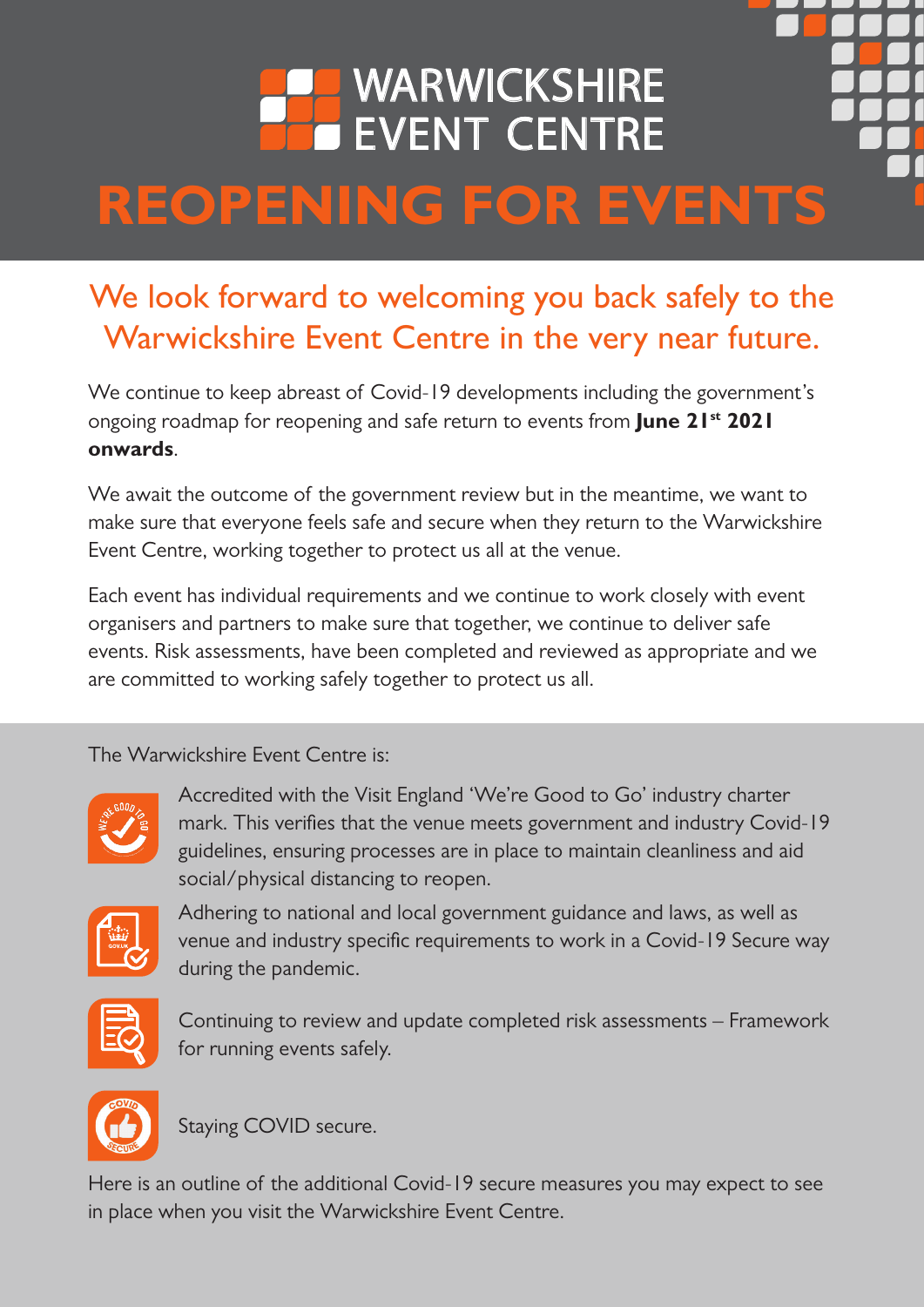We have been working to the industry 'All Secure Standard'. This outlines what measures exhibition organisers, and venues need to put in place to ensure the health and safety of all visitors, exhibitors, and event personnel in response to Covid-19.



We have looked carefully at how we operate and have put together the following information to communicate what we have done, and will do, to ensure that the Covid-19 secure measures we have in place are practical, effective and in line with best practice for the industry.

These measures should provide you, our customers, with the assurance and confidence you need to attend an event.



### **SOCIAL DISTANCING**

We may have to continue to enforce social distancing measures in which case we will have the following safe measures in place throughout your visit:

- Safe distancing, 1+ metre distance adhered to where possible.
- Wearing face masks, protective screening where appropriate.
- Avoiding close personal contact including hand shaking.
- One -way systems in place with directional signage, barriers & floor markings.

We will also ensure there is increased space within the catering areas to support social distancing. Toilet facilities will be modified to accommodate social distancing measures.

### **FOOD & BEVERAGE**

Our Catering Team have reviewed our hospitality offering, and will ensure that these are all provided in line with the latest government guidance. All our menus have been updated to provide a range of tasty grab and go options as well.

If necessary, we will provide additional catering facilities around the venue to help maintain social distancing. We have identified areas where we need to physically separate visitors from our staff and installed new hygiene screens where required.

Where possible all transactions for food and beverage will be cashless transactions.

Queuing and one-way systems will be in place.

All our food preparation areas will be regularly inspected to ensure that safety measures are in place and being adhered to.

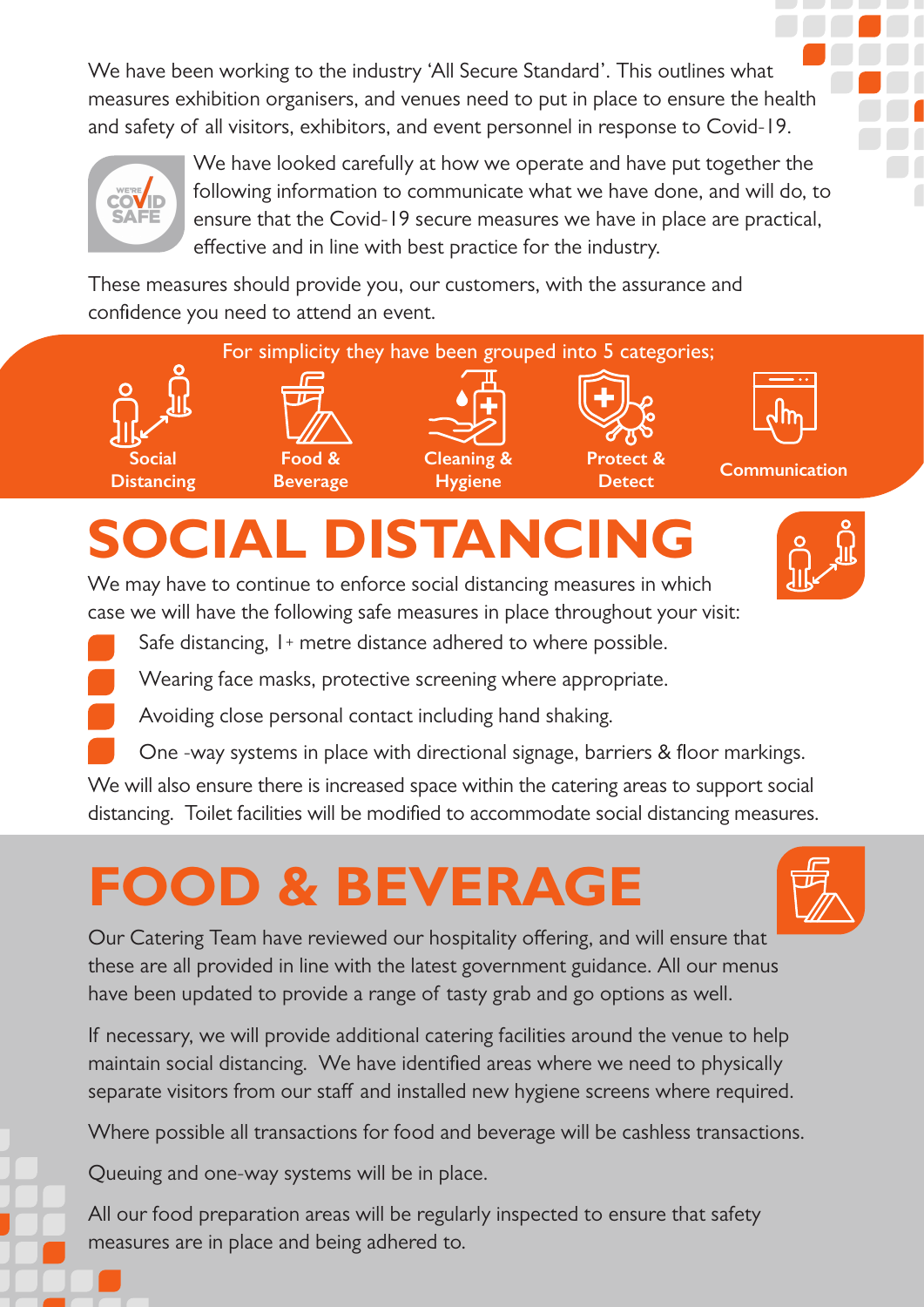# **CLEANING & HYGIENE**



Hand sanitisers have been installed and we encourage visitors to use these and wash their hands frequently.

Where possible ventilation will be increased, improving fresh air circulation in line with latest guidance and recommendations.

We have delivered additional training to our Cleaning Team to ensure robust and enhanced cleaning schedules are maintained.

Public areas will be cleaned regularly throughout the day, with particular focus on frequent contact surfaces and high touch point areas.

We have put in place specific waste management procedures, in line with Public Health England guidance, to manage the safe disposal of PPE.

## **PROTECT & DETECT**

#### **COVID STATUS**

We await the outcome of the government review but it may be that you need to verify your Covid status prior to event entry. This means that you have evidence of having received both vaccines, or completed a negative lateral flow test prior to your visit. This may involve some verification checks being carried out prior to entering the venue.

#### **TEST & TRACE**

Supporting Test & Trace may be a government requirement which would involve our venue QR code scanning on arrival for contact tracing purposes, if needed. Tickets booked on-line will automatically contain details if required for contact tracing.

#### **MEDICAL SUPPORT**

Medical support and advice will be provided onsite in the event of feeling unwell.

#### **PERSONAL PROTECTION EQUIPMENT (PPE)**

The wearing of face masks/face covering, except exemptions, may be a government requirement.

The venue team will wear PPE in line with the latest government guidance to protect themselves and visitors.